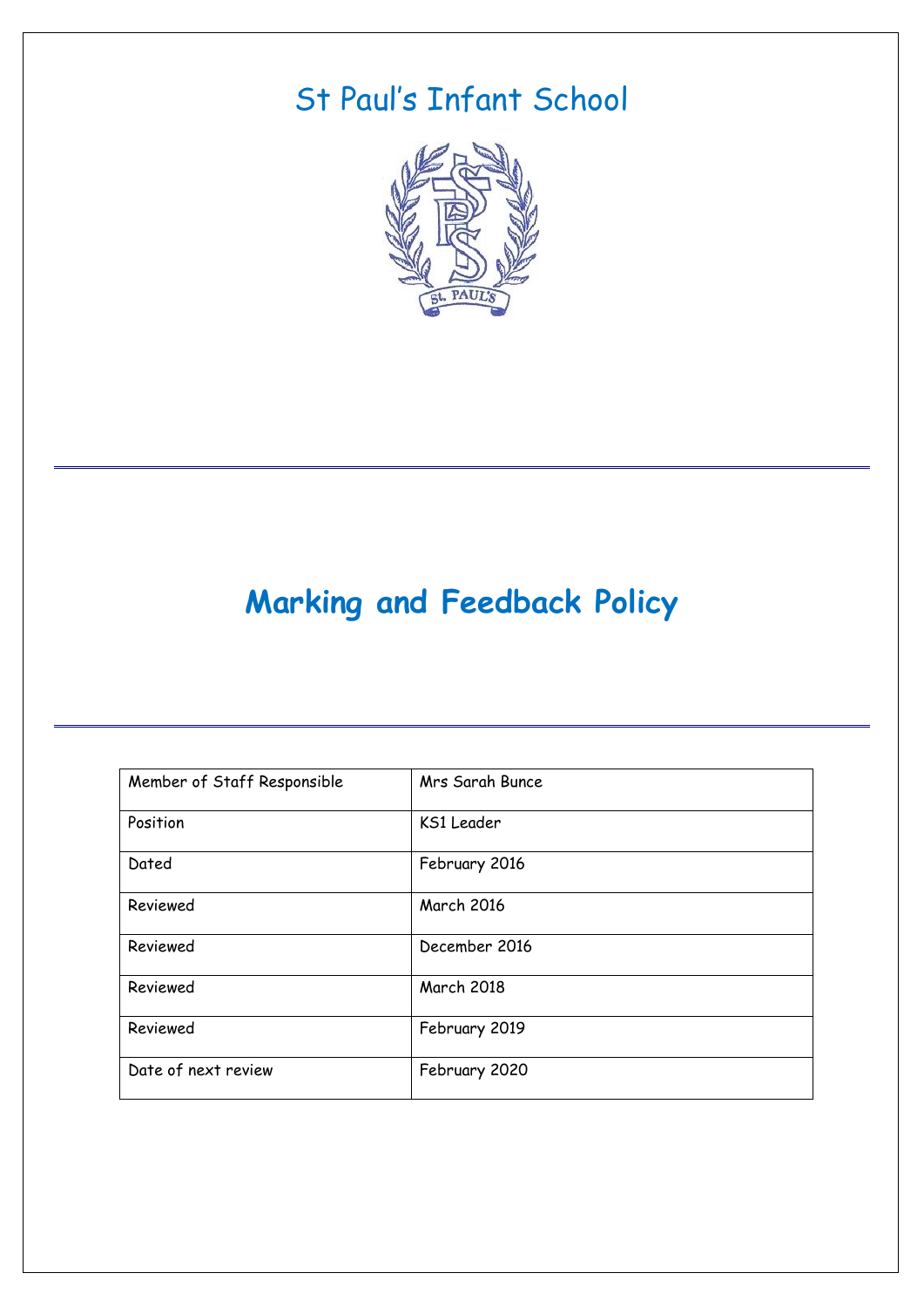## **Introduction**

This policy aims to give all members of the school community a clear understanding of effective marking and feedback at St Paul's Infant School. We are committed to providing relevant and instant feedback to pupils, both orally and in writing. Marking intends to serve the purpose of valuing pupils' learning, helping to identify areas for development or next steps, and evaluating how well the learning task has been understood. Marking should be a process of creating a discussion with the learner, through which feedback can be exchanged and questions asked; the learner is actively involved in the process. The purpose of feedback is for the child to know how to move their learning on quickly within the lesson.

We use three different coloured marking pens when giving instant feedback; "Great Green", "Better Blue" and "Polishing Purple". These are used by teachers and pupils to identify strengths and areas of improvement.

## Great Green Pen

This is used to identify an area of strength by putting a green line underneath a letter, word or sentence. These can be used in a variety of ways;

- By a member of staff who is working with a group of children, i.e. 'I really like the way you have used capital letters in your work'
- By a child if the teacher has guided the whole class to use them in a specific way, for example, the children may be guided to use the Great Green pens to underline any adjectives they have used in their work that day
- By a child to tick their Marking Ladder to show they have been successful in using the Writing Reminder in that piece of writing
- By a member of staff in a Maths lesson to tick correct work

# Better Blue Pen

This is used by the member of staff supporting the child to indicate an area of improvement by putting a blue line underneath a letter, word, sentence or number. These can also be used in the following ways;

- By a member of staff who is working with a group of children, i.e. 'I can see you have tried hard with your work but you must remember to use capital letters'. The member of staff may then draw the Writing Reminder symbol for the correction in blue pen in the margin where the mistake has been made so that the children will understand their error and why it should be corrected.
- By a member of staff to draw the child's attention to a Writing Reminder on the Target Ladder that they need to remember to use
- By a member of staff to model the correct way to form a letter/number or to spell a word
- By a child to draw a diagonal line through the Writing Reminder they were not able to use in their writing during the lesson
- In Maths, a blue circle will indicate a recording error, e.g. numeral reversal and a blue line will be drawn underneath a concept error e.g. incorrect shape name, calculation error

## Polishing Purple pen

Once the child has been given verbal feedback to explain the error, they will then use the Polishing Purple pen to correct it above, next to or below the error when appropriate (directed by the member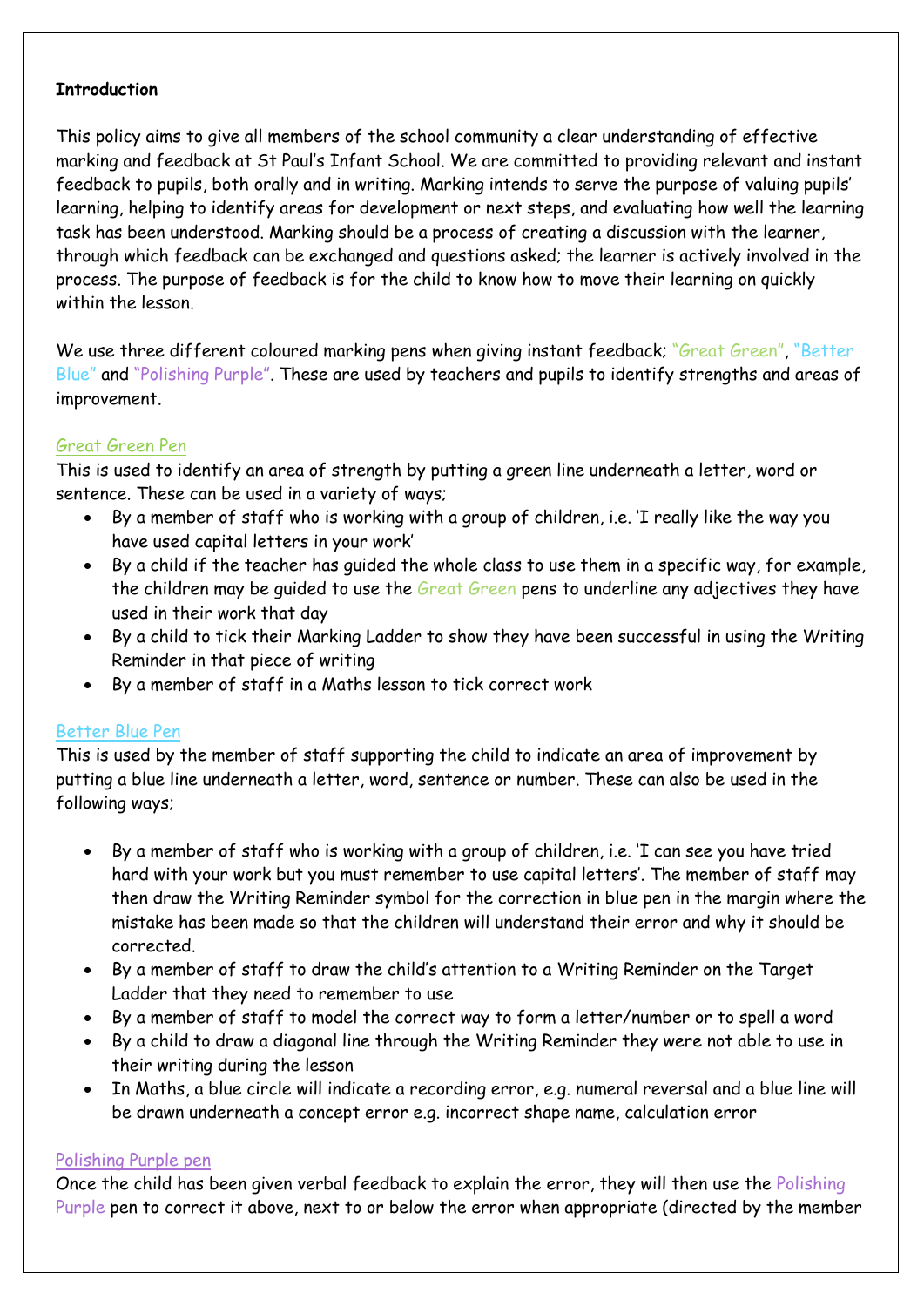of staff). These pens are only to be used by the child. If the member of staff feels it necessary to model the improvement, they will use the Better Blue pen to do this, then the child will use their Polishing Purple pen to write next to it/to trace over the top of it.

## **Black pen**

At the end of the lesson the teacher will write whether the child was able to work independently for that lesson or with support. They will then write the appropriate codes for the lesson (explained in more detail below) in black pen next to the Learning Objective. Black pen will be used to scribe the child's work when necessary.

# **Rubbers**

We believe in the value of the children learning from their mistakes and learning from feedback so we do not use rubbers to correct any errors.

# **Learning Objectives**

The Learning Objective is the skill the child will be learning in that lesson. This will be typed onto a label and stuck into the child's book in the top corner (including the date). At the end of each lesson, the teacher will decide the level the child has reached for that objective. This will be indicated with a coloured mark next to the Learning Objective (explained in more detail below). This information will then be used by the teacher to build a picture of the child's overall level in that subject.

The following codes may also be used by the **teacher** when marking;

T Teacher supported – the child received help from the teacher

Teaching assistant support – the child received help from the teaching assistant



'Verbal Feedback' given – the child was told to change something in their work by an adult

Carpet Club

'Verbal Feedback' is a discussion between the child and an adult within the lesson. This code is written in **Black** pen by the adult to show that a longer discussion between the child and the adult has taken place which has helped the child to make a positive change to their work.

# **Carpet Club**

If a child is finding a concept very difficult to understand, the teacher may feel that the child would benefit from attending Carpet Club. If this is the case, the teacher will draw the Carpet Club code then write either T or TA depending on the adult supporting. They will then receive an extra 15 minutes of support and complete some further examples of the task with the teacher. It may be that after this extra support, the child is then able to produce independent work or they may still find the task hard to complete independently. The teacher will then use the assessment colours to highlight next to the Carpet Club symbol to show their level of understanding after receiving the extra support.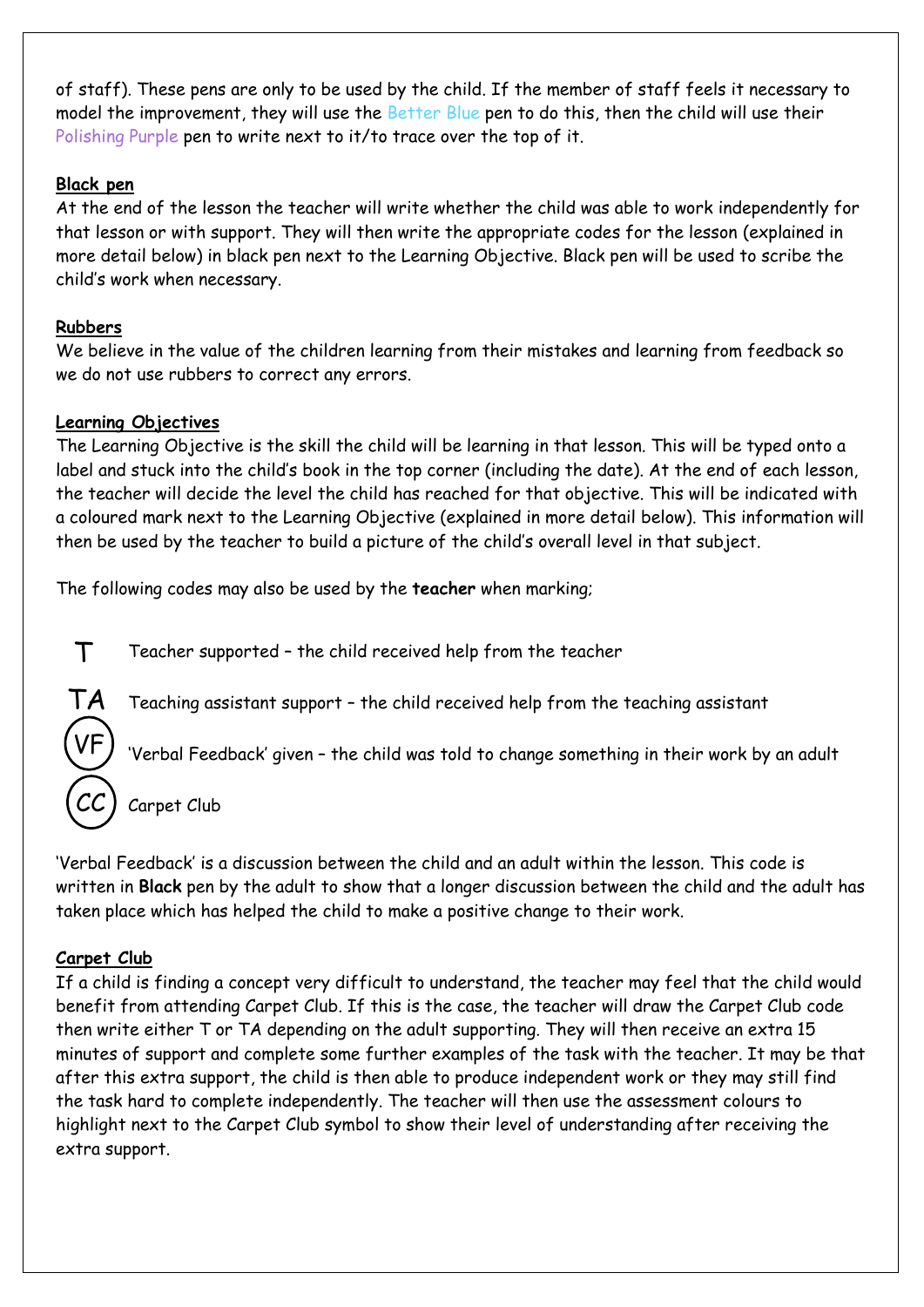### **Assessment Colours**

At the end of the lesson the teacher will highlight the 'LO' part of the Learning Objective in a colour according to their level of understanding within that lesson;

> Working Below Age Related Expectations – the child was unable to achieve the Learning Objective

Working Towards Age Related Expectations – the child was supported to be able to achieve the Learning Objective

Working Securely at Age Related Expectations – the child was able to achieve the Learning Objective independently

Working at Greater Depth in Age Related Expectations – the child was able to achieve the Learning Objective independently, explain their understanding clearly to a teacher or talking partner and also achieve a higher level challenge task

The colour may vary due to their understanding/skill level depending on the Learning Objective for the day. The teacher will then use this assessment to make an overall judgement of the child's level at the end of the year. Supporting adults will feedback to the class teacher to inform this decision.

Challenge is a very important part of Maths and we try to move as many children as possible onto the abstract/challenge part of the lesson. It may be that the child was able to move past the first task and move on to a challenge task but then was not able to complete the task/show a level of understanding beyond the first task. The child will only receive the Greater Depth purple highlight on the 'LO' part of the Learning Objective if the teacher feels that have completed the challenge to show their deep level of understanding.

# **Self-Assessment**

It is important for all children to be able to communicate their feelings about their progress during the lesson. The children do this in a variety of visual ways;

- Thinking Thumbs at the end of the lesson (thumbs up if they understood the task, in the middle if they found it a little tricky, thumbs down if they found it very hard)
- Assessment circles (purple, green, orange and blue circles in an area the children can reach and move their name/face depending on their understanding)
- Assessment pots (each child has their name on a lolly stick to put into a purple, green, orange or blue pot at the end of the lesson)
- Assessment trays (coloured trays to put their books in depending on their level of understanding)

The teacher will then use this information to inform planning and assessment for the next lesson.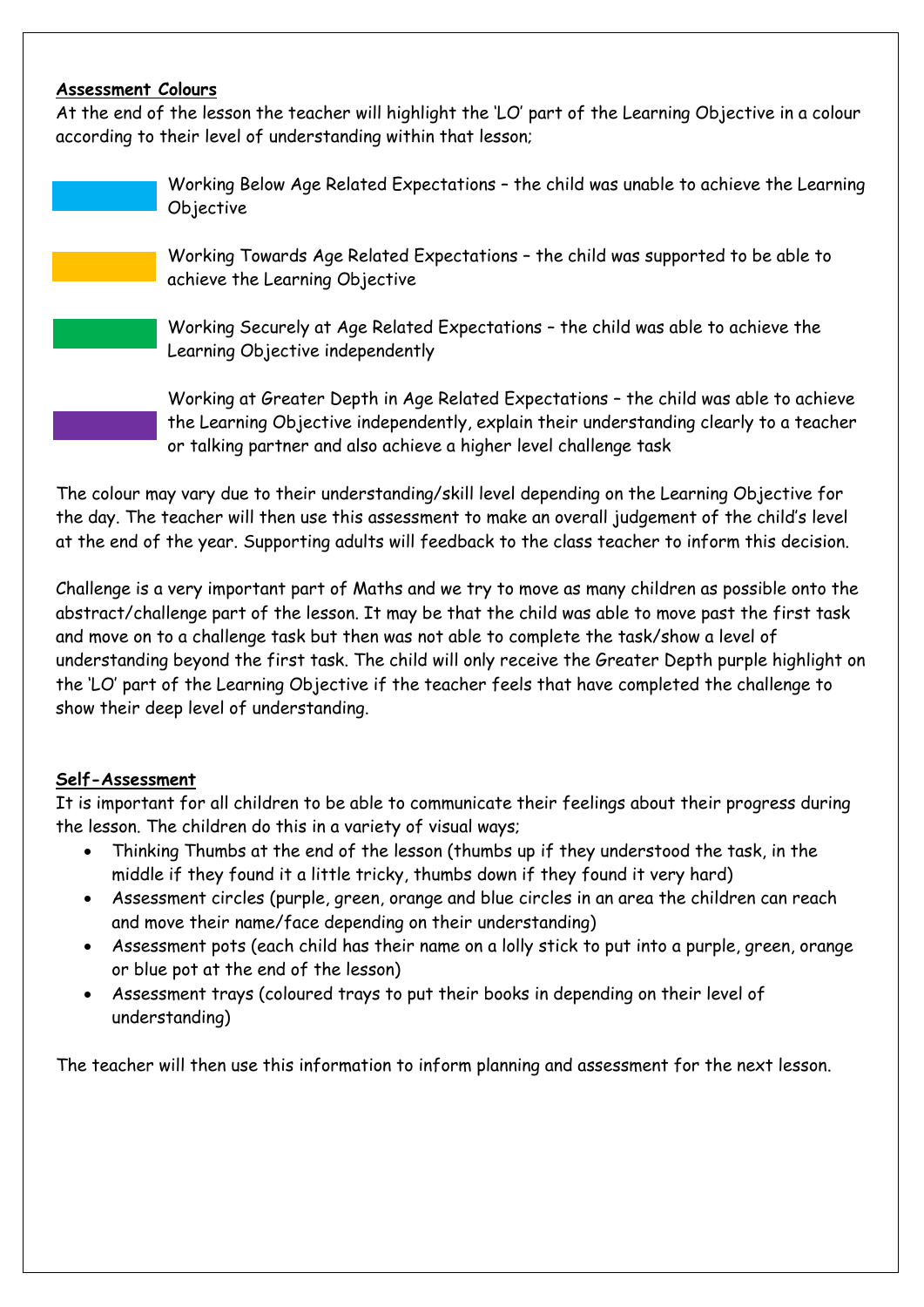## **Writing Reminders**

In writing, the marking pens are used alongside 'Writing Reminders', which are symbols for the key elements used in writing.



# **Marking Ladders**

As appropriate, the child will have a Marking Ladder stuck in the book as well as the Learning Objective. These are coloured according to the level they are working at. Although the names of the levels are the same in Year 1 and 2, the targets on them are different due to the different expectations between the two year groups. The teacher will highlight in yellow (before printing) the targets the group is working on for that lesson. This will then act as a reminder to the child so that they know their target during that lesson. The amount of targets highlighted for the child to refer to during the lesson will build up gradually over the year. This will ensure that the child is able to explain the targets they are working on and provide manageable steps to help them succeed in the lesson. It will also give them a clear picture of the other targets they need to work on to be able to move on to the next colour/level.

During the lesson, the member of staff may feel that one of the other Writing Reminders may need to be improved – they will indicate this by marking next to it in Better Blue pen. At the end of the lesson, the child will then tick in Great Green pen if they feel they have shown evidence towards achieving their highlighted targets and any other target the member of staff may have directed them towards. If they feel they still need to continue working towards it during their next piece of writing, they will draw a diagonal line through the box in Better Blue pen. In Year 2, if the child identifies success by ticking in Great Green on the marking ladder, they will be asked to find at least two examples of this in their writing and underline them in the Great Green pen.

| Pre Key Stage Writing Year 1<br>v            |               | <b>Working Towards Expected</b><br><b>Writing Year 1</b> |                                         | $\sqrt{}$           | <b>Expected Writing Year 2</b> |                    |                                                  | Greater Depth Writing Year 2 |  |                    | ✓                                                |  |
|----------------------------------------------|---------------|----------------------------------------------------------|-----------------------------------------|---------------------|--------------------------------|--------------------|--------------------------------------------------|------------------------------|--|--------------------|--------------------------------------------------|--|
| ph                                           | Phonics       |                                                          | ph                                      | Phonics             |                                | Aa                 | Capital letters                                  |                              |  | adj                | Adjectives                                       |  |
| One<br>$\overline{\mathcal{L}}^{\text{day}}$ | Say it        |                                                          | sp                                      | Spelling            |                                | $\bullet$          | Full stops                                       |                              |  | ےے<br>ິ<br>ແ<br>ىہ | Coordinating or<br>subordinating<br>conjunctions |  |
| $F_S$                                        | Finger spaces |                                                          | One<br>$\stackrel{day-}{\phantom{\!}+}$ | Say it              |                                | post<br>present    | Correct use of past<br>or present tense          |                              |  | っ                  | Question marks                                   |  |
|                                              |               |                                                          | $F_S$                                   | Finger spaces       |                                | لۍ<br>س<br>q<br>ےب | Coordinating or<br>subordinating<br>conjunctions |                              |  |                    | <b>Exclamation marks</b>                         |  |
|                                              |               |                                                          | Aa                                      | Capital letters (S) |                                | ph                 | Phonics                                          |                              |  | sp                 | Spelling                                         |  |
|                                              |               |                                                          |                                         | Full stops (S)      |                                | sp                 | Spelling                                         |                              |  | abc.               | Neat handwriting                                 |  |
|                                              |               |                                                          |                                         |                     |                                | abc.               | Neat handwriting                                 |                              |  | $\triangledown$    | Proof read and make<br>corrections               |  |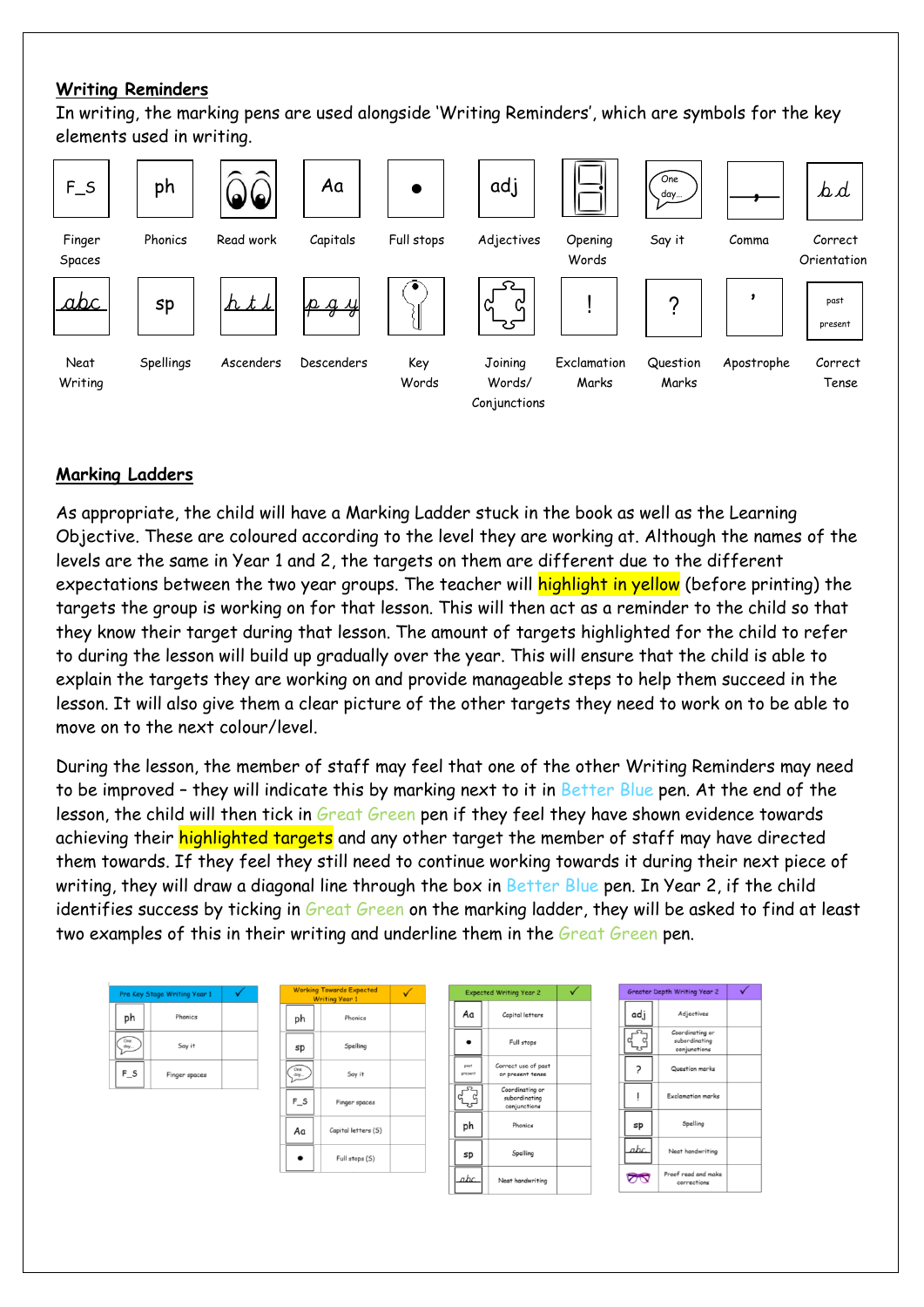### **Individual Marking Stickers**

As appropriate, individual target labels showing the Writing Reminders may also be used alongside the Marking Ladders if the teacher feels this would be appropriate for the lesson. These will be Better Blue to show an area of improvement. These will be used alongside Marking Ladders i.e. the teacher may direct a child to pre-stick a target label in their book at the beginning of the lesson to get them to focus on one particular target, then direct the whole class to tick their bookmarks at the end of the lesson to show they have achieved the rest of the targets on their ladder.



## **Editing Glasses**

To encourage the children to read through their writing carefully, the teacher may give the child or group of children a pair of coloured glasses (without lenses) to wear. This is a fun way to help the child become more independent at proof-reading their work.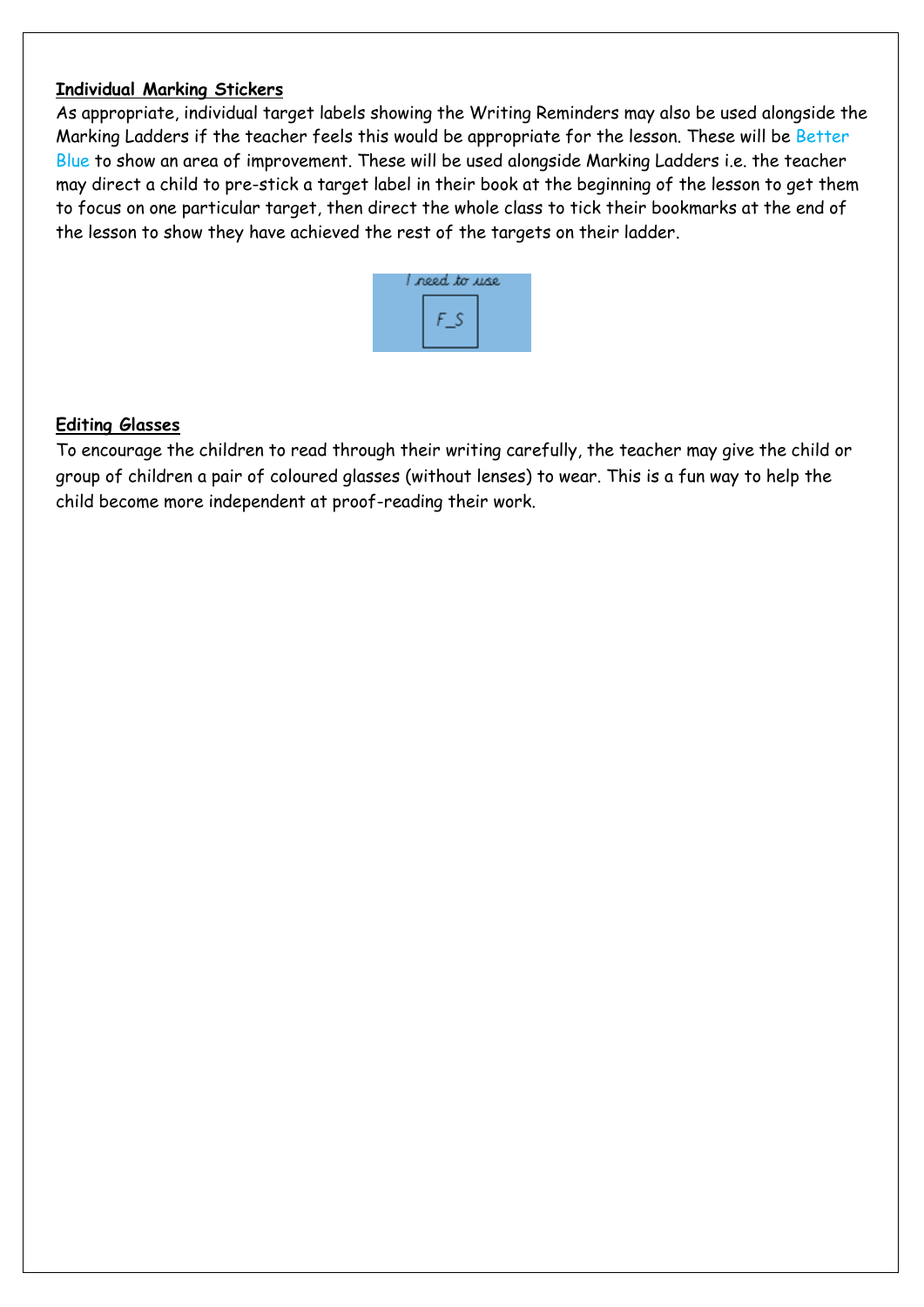## **Marking and Feedback in Early Years Foundation Stage**

In the Early Years Foundation Stage (EYFS) children's progress is secured through daily observations and teacher assessment/instant verbal feedback. Children will be exposed to the marking policy used in Key Stage 1, but will not be expected to use it independently.

Across EYFS, the work is marked with (i) for independent and (s) for supported, with any comments or conversations recorded on the work. The work is clearly marked (ci) for work produced during child initiated time or (td) for work produced during teacher directed sessions. If the work was produced in Literacy it has an (l) and in maths it has a (m).

From term 5 in Literacy, teachers will begin to discuss the Great Green and Better Blue marking pens. Children will then have the opportunity to edit their work with an adult using the Polishing Purple pens. In some instances, it may be necessary for an adult to scribe for the children using a Polishing Purple pen.

In Maths, teaching and learning is more practical in nature, and therefore it is not always appropriate to use the marking pens. From term 5 where learning is recorded, the Great Green, Better Blue and Polishing Purple pens may be used. However, in practical sessions this is not applicable as instant verbal feedback will be given. Due to the practical nature of Maths in Early Years, each child will have a minimum of 3 pieces of photographic or hard evidence recorded in their online learning journal, or in their folder, per term in order to demonstrate progress that has been made.

In EYFS the children Red, Amber and Green rate their success criteria at the end of the session and children are able to verbalise the impact and effectiveness of their own learning.